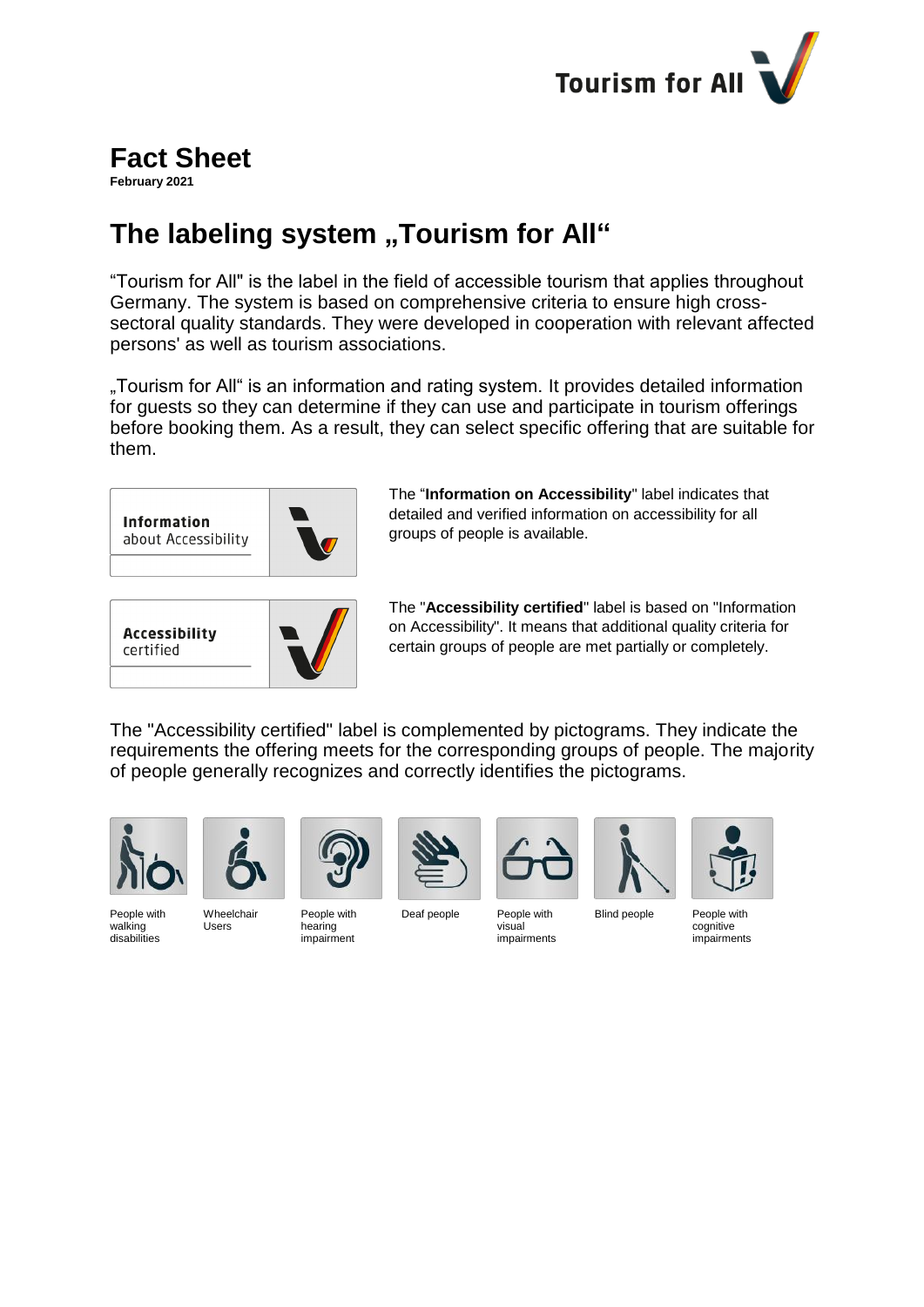

# **Fact Sheet**

**February 2021**

### **The "Accessibility certified" label is available in two quality levels:**



"Accessibility certified: **partially accessible for wheelchair users**": The quality criteria are partially met for the corresponding group of people, i.e. the offer is partially accessible for wheelchair users. The "i" in the pictogram indicates that one might want to review the offer more closely to see if it meets all personal requirements.



"Accessibility certified: **accessible for wheelchair users**": The quality criteria are met for the corresponding group of people, i.e. the offer is accessible for wheelchair users.

#### **The quality criteria and more information in English are available here:**

[www.inclusivegermany.com](http://www.inclusivegermany.com/)

### **"Accessibility certified" sample label:**



Description: The offer/establishment is accessible for people with walking disabilities, people with visual impairments and people with cognitive impairments and partially accessible for wheelchair users, people with hearing impairment, deaf and blind people

Your contact: Rolf Schrader, DSFT Berlin e. V., [rolf.schrader@dsft-berlin.de](mailto:rolf.schrader@dsft-berlin.de)